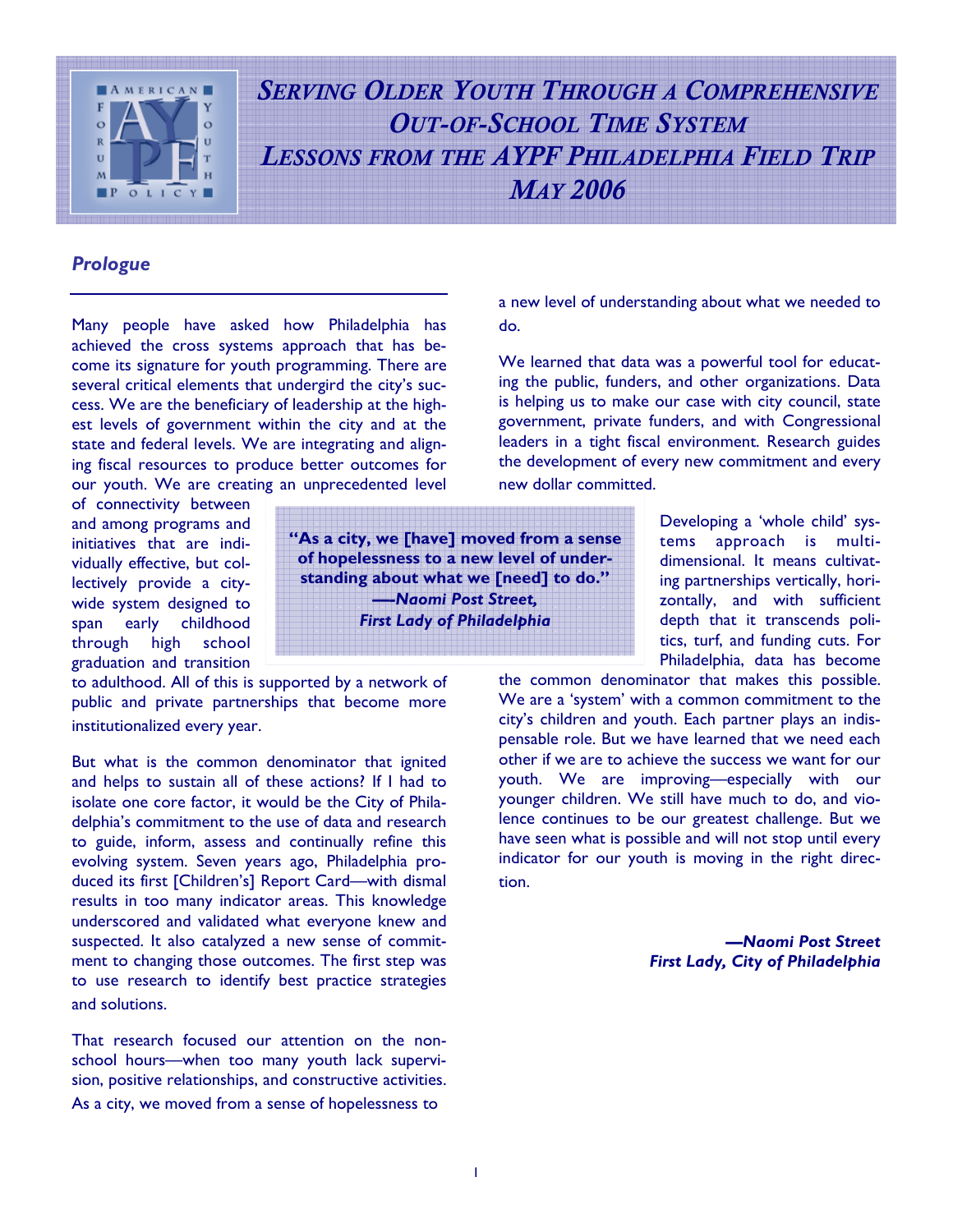# *Introduction*

In May of 2006, the **American Youth Policy Forum (AYPF)** led a field trip to Philadelphia, Pa., in an effort to expose Washington, DC policymakers to the unique, comprehensive out-ofschool time (OST) programming system that Philadelphia has created and successfully sustained. Visitors included staff from the US Departments of Education and Labor, the District of Columbia public school system, youth programs that focus on issues such as juvenile justice, employment, and education, and representatives from intermediaries that work with cities and

other local entities. The participants shared an interest in learning how a city with high rates of youth violence, crime, drug use, and academic failure, coupled with relatively low rates of high school graduation, employment, and college entry, is able to engage various systems and programs in successfully working together to increase opportunities and improve outcomes for all of the city's youth.

Philadelphia's commitment to this goal has come largely from **Mayor John F. Street**, who places a very strong, and very public, emphasis on helping all children succeed.

This emphasis has come to life through Street's Children's Investment Strategy (CIS), which was initiated in 2001 and enables multiple public and private agencies, as well as a variety of funding sources, to work together to address the needs of children and families. A strong emphasis of CIS is providing services and programs that run during the out-of-school hours, as too many youth engage in risky and unhealthy activities during this usually unstructured time. CIS is unique in that it maintains a strong focus on performance, accountability, and targeting of services, and it directs spending to the most in need to ensure that the Philadelphia government is maximizing the dollars it spends.

Taken as a whole, Philadelphia's system for serving youth is considered to be unique due to its comprehensiveness, its tendency towards problem solving "from the ground up," its ability to take full advantage of the city's vast array of human talent, and its commitment to placing children's needs before political interests.

During the field trip, participants were able to interact with Mayor Street and staff from various city agencies as well as to visit youth programs that are working toward goals such as reconnecting dropouts and other disconnected youth, low-

> ering the recidivism rate among adjudicated juveniles by assisting in their positive development, offering job and life skills training and connecting youth with employment, and giving youth positive, productive ways to spend their out-ofschool time. Attendees also spent time in discussion with two of the city's youthfocused intermediary organizations, the **Philadelphia Youth Network (PYN)**  and **Philadelphia Safe and Sound (PSS)**, which play important roles in brokering the partnerships between many of

the city's organizations and agencies.

As participants listened to and took part in discussions on topics such as how to serve high-risk youth during non-school hours and how the school district can partner with other organizations to reconnect disconnected youth, a key group of learnings emerged and were noted as best practices that Philadelphia uses in order to successfully build and sustain its comprehensive, unified system for serving youth. AYPF is presenting these best practices with the hope that Philadelphia's experience will help other policymakers and practitioners create, expand, or improve their own OST initiatives.

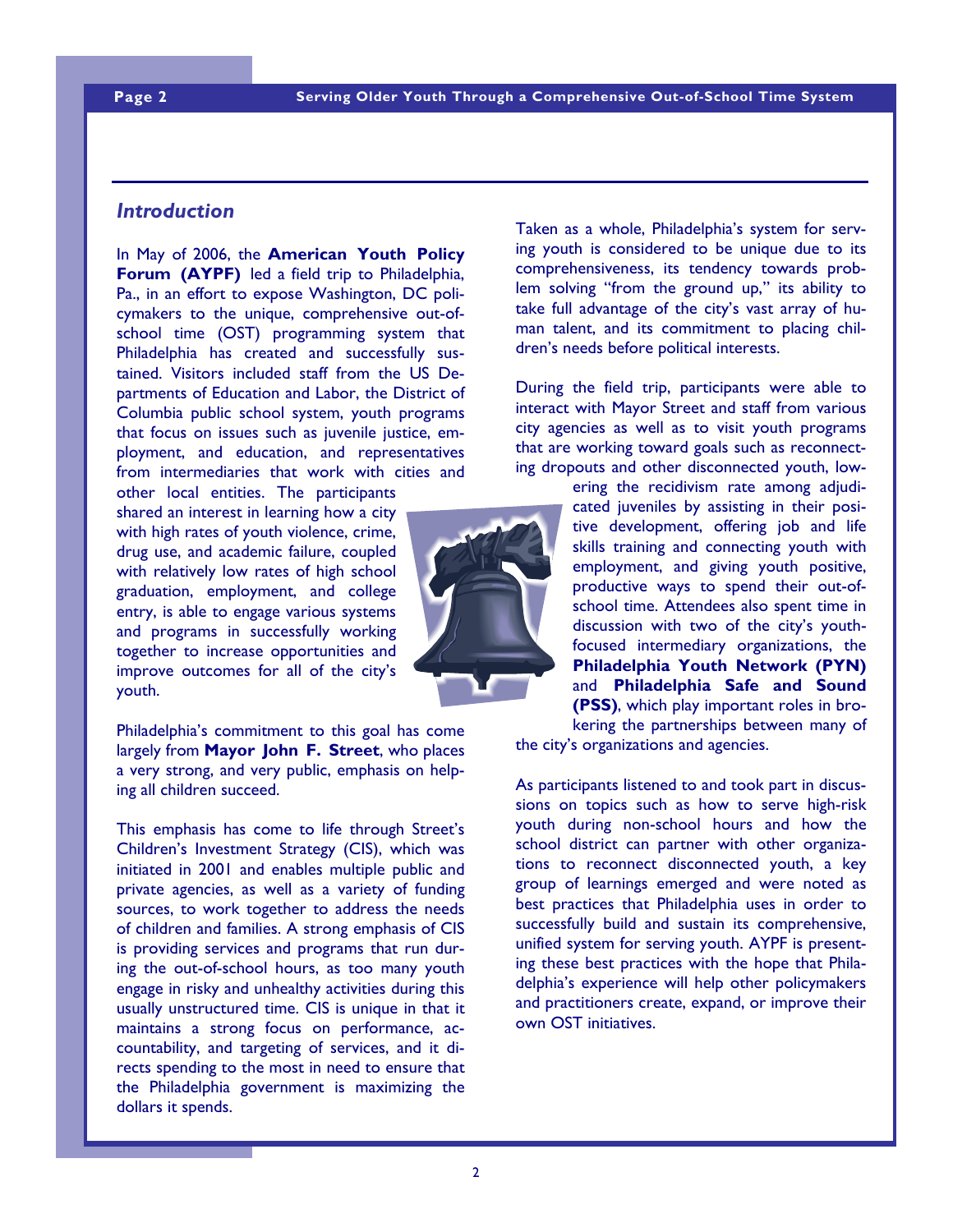#### *The key learnings include:*

- **Involvement of High-Level Leadership**
- **Strong Coordination Across Agencies Supported by Intermediaries**
- **Creative Use and Sharing of Funding**
- **Data-Driven Methods and Firm Accountability Measures**

# *Involvement of High-Level Leadership*

Securing a high level of commitment from government and other prominent community leaders is perhaps the most important component to envisioning, creating, and sustaining any intensive citywide system. In Philadelphia, the mayor and **first lady Naomi Post Street, Esq.** (also the founder of PSS) are *personally* interested in youth, especially supporting youth at risk of academic failure, and they have both taken active roles as champions for the cause. On the field trip, Mayor Street noted the importance of "wrapping families with services" and noted that one way to do this is through the development and implementation of a system of afterschool and OST programs.

The mayor and first lady are committed to keeping youth issues on the front burner and are reaching out to federal, state, business, foundation, and community leaders in an effort to improve collaboration between these entities to support youth programs. In a meeting with trip



participants, Naomi Post Street asserted that the support of OST programs by local leaders also needs to be supplemented at higher levels. "Federal policy will determine the extent to which we can sustain these programs," she said. She continued that community and business involvement in OST programs at all levels further helps to sustain such efforts.

The mayor's and first lady's efforts are complemented by the work of the chief executive officer of the **School District of Philadelphia**, **Paul Vallas**, who has also made it a priority to serve high-risk youth—and in fact, all youth—during OST. The district's OST network includes Extended Day Programs, 21<sup>st</sup> Century Community Learning Centers, Beacon Programs, ELECT (Education Leading to Employment and Career Training) Student Works Afterschool Enrichment Academies, and student clubs. These programs offer a broad range of services, such as academic enrichment and homework support, recreational, art, music, and cultural activities, job training skills, classes for parents, community gatherings, English as a second language classes, and field trips, among many more. Vallas has been a true force in the sustainability of many of these programs; he actively works to maintain their funding on an ongoing basis, as he wholeheartedly believes in the importance of providing OST programs for youth of all ability levels.

# *Strong Coordination Across Agencies Supported by Intermediaries*

Building a functioning youth-focused system involving multiple agents takes a great deal of persistent communication between players. Best practice has demonstrated that this communication and coordination can best be achieved by the presence of an intermediary organization. An intermediary organization can serve as a neutral convener by bringing key individuals and organizations together to make connections, build relationships, and seek out and harness sustainable funds. In Philadelphia, two intermediaries, Philadelphia Safe and Sound (PSS) and the Philadelphia Youth Network (PYN), work in tandem to keep the lines of communication open among key OST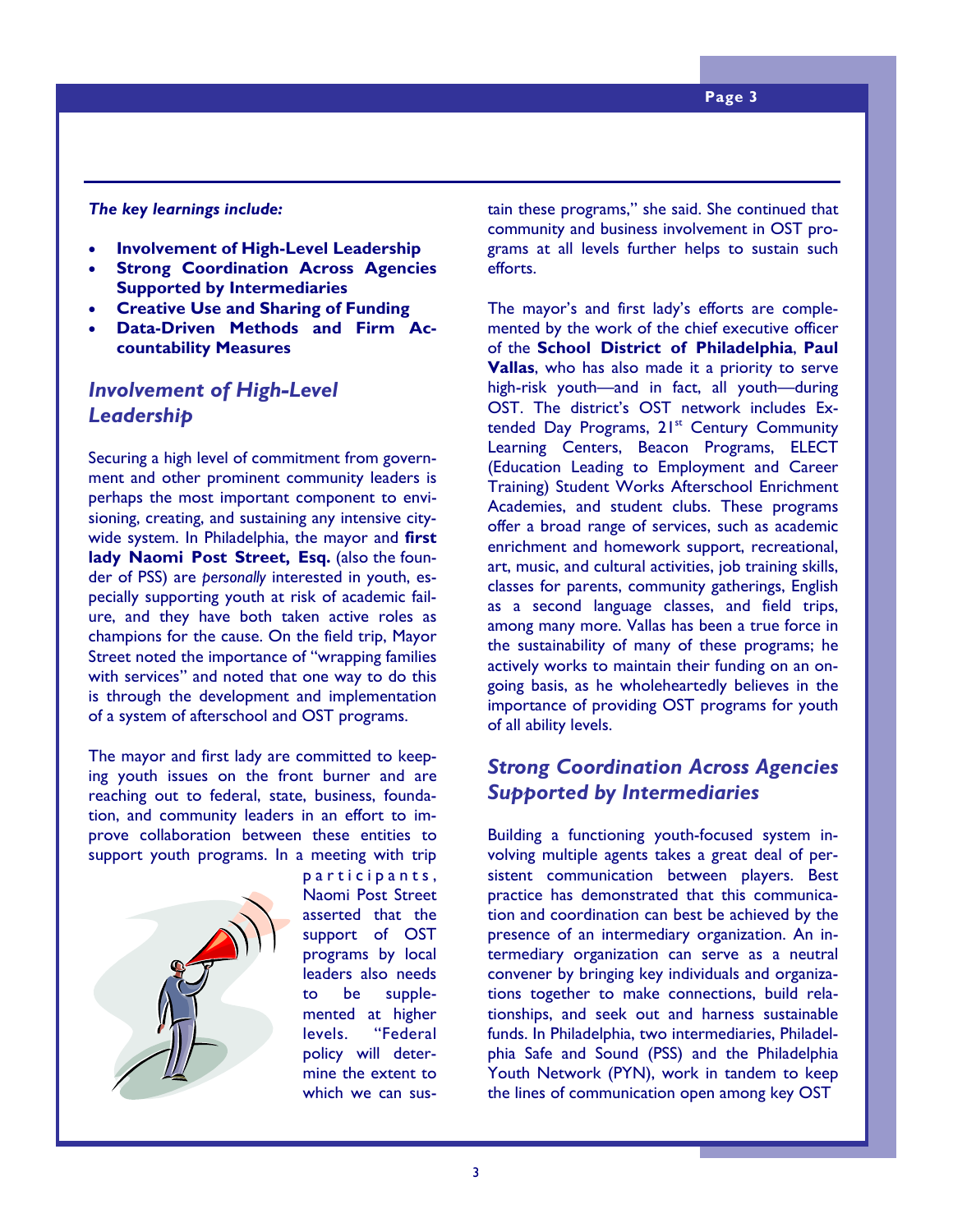## *CORA Beacon Center Grover Washington, Jr. Middle School*

The CORA Beacon Center is located at Grover Washington, Jr. Middle School and serves approximately 1,000 children and their families. It offers a variety of programs and activities such as homework help, fencing, soccer, golf, dance, drama, ceramics, comic book drawing, chess, and youth leadership. The pride of CORA Beacon is its strong community bond. Grover Washington School, Jr.'s principal, Michael Rosenberg, believes in his school's free-flowing link to the surrounding community and feels that this facilitates a sense of ownership of the school and Beacon Center among participants. "The community has completely bought into the school and therefore views it as its own," claimed Rosenberg. He says that the school and its Beacon Center have formed a cohesive relationship with one another, and that this relationship has helped renew the sense of mission and accomplishment for Grover Washington teachers. Both Rosenberg and Beacon Director AnnMarie Shultz agree that this renewal effect has been due to the collaboration and trust that has built upon five years of focusing services on the needs of the students. Teachers have come to respect what the Beacon program adds to the school and how it has helped establish open lines of communication and a sense of trust between school-based and afterschool instructors.

CORA Beacon parent Kathy Ryder-Brown told trip participants that the invaluable real-life experiences like mock trial and youth council that the Beacon Center offers have given her daughter Katasha Ryder "personality, creativity, and expression." In Ryder-Brown's view, effective OST programs should not only aim to keep children busy, but also engaged, as well as removed from "the need for an immediate dollar." Her daughter, who sees law school in her future, thinks that the safe, supportive environment at the Beacon Center and the exciting experiences it offers have helped her develop confidence and strong leadership skills.

providers, especially during times of limited or reduced funding. They have become invaluable resources in Philadelphia's youth system community.

Philadelphia Safe and Sound is an independent nonprofit that works with the city government, foundations, corporations, and community groups through the integration and leveraging of resources, research, policy analysis, and program development. According to **Anne Shenberger, CEO of PSS**, research is the backbone of her organization. PSS disseminates crucial data sources to communities, policymakers, advocates, and the media, including *The Report Card: The Well-Being of Children and Youth in Philadelphia***,** *The Community Report Cards***,** and *The Children's Budget: Investment in Children and Youth in Philadelphia*. Combined, these three documents shed light on school and community progress in facilitating academic achievement and healthy behavior and in providing safe environments. PSS also plays a key role in establishing and administering the city's overall After School Initiative, its 24 21<sup>st</sup> Century Community Learning Centers, its 30 school-based Beacon programs, and the Philadelphia Alliance for Better Child Care. In addition, PSS has collaborated with the Division of Social Services to create DSS Cares (discussed in a following section).

Similar to PSS in function but focusing on different areas of work, the Philadelphia Youth Network functions as an intermediary between schools, government, businesses, and community-based organizations. According to **Laura Shubilla, President of PYN**, the organization facilitates projects around one major common goal held by many of Philadelphia's local youth organizations: "preparing youth for real-world futures" by implementing "well-considered strategies that blend together work and school" in practical yet innovative ways. PYN's role can be broken into four components: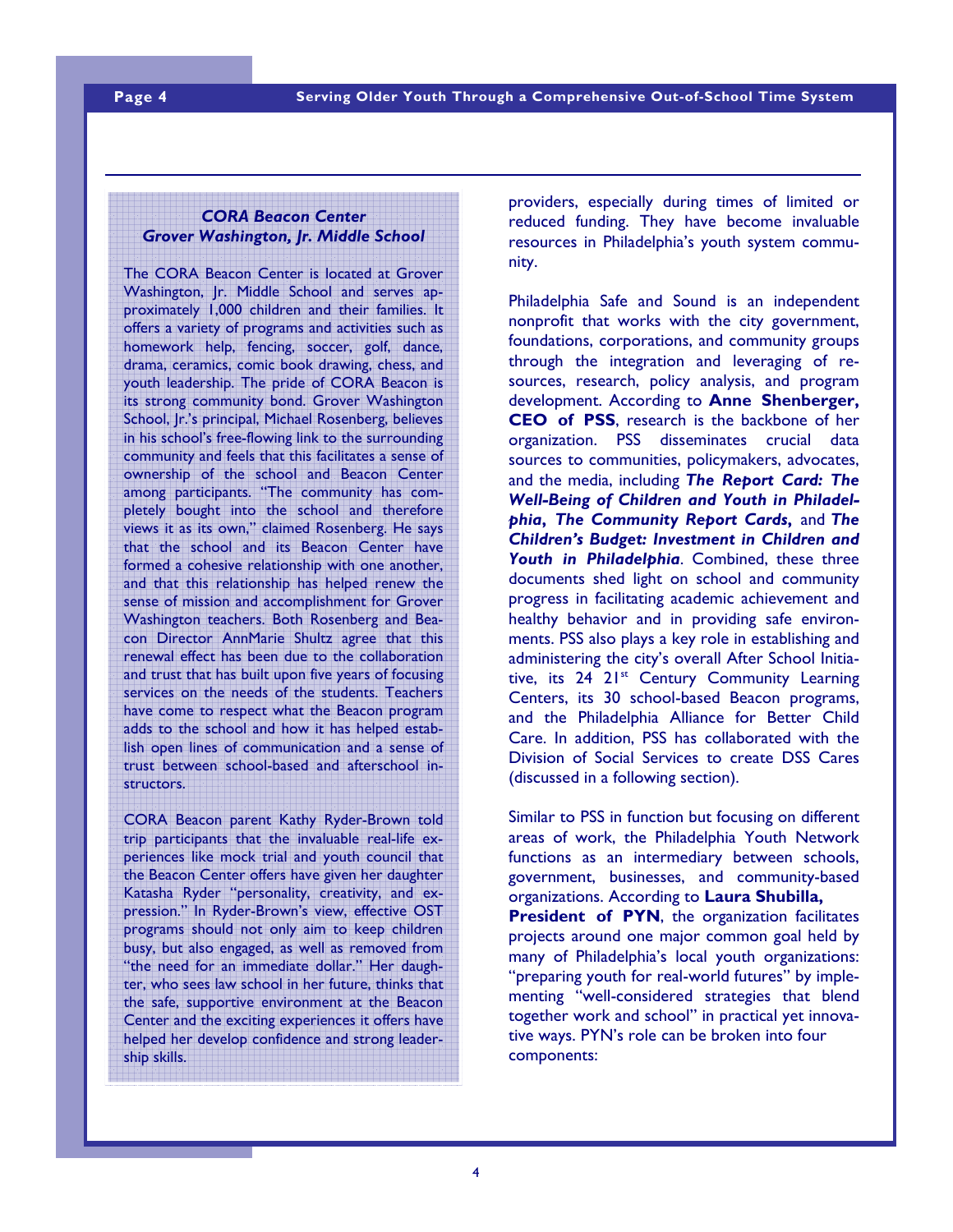- *Convening local leadership* PYN provides administrative support for the city's Youth Council (comprised of local business leaders interested in youth issues); manages the Philadelphia Youth Transitions Collaborative (a grant used for improving outcomes for vulnerable youth); and rallies employers and workforce partners through WorkReady Philadelphia (a system of youth workforce development programming).
- *Brokering and providing services* PYN administers public and private funding streams for the above-mentioned programs; oversees services for 7,000 youth annually through contracts with community-based organizations; and manages E3 Power Centers and Student Success Centers.**<sup>1</sup>**
- *Ensuring the quality and impact of local efforts* – PYN develops and implements curricula and standards for youth service providers, delivering training directly to youth and to service agency staff.
- *Promoting policies to sustain effective practices* – PYN develops policy recommendations for the Youth Council and city agencies.

On the field trip, regarding collaboration at the school district, **Vicki Ellis, City Liaison Coordinator for the School District of Philadelphia**, described the inter-agency coordination of services and support that she does as working at "the mezzo level"—the managerial space between organizations that are running programs and individual school leadership at the ground level. Ellis focuses on creating attitudes of trust and partnership between afterschool providers and schools where there might otherwise be an awkward, "landlord/tenant" relationship. According to Ellis, operational and logistical support provides a critical buffer for blending "two organizational cultures."

An example of one such ideal collaboration between a school and its OST program can be found at **Grover Washington, Jr. Middle** 

#### *The E3 Power Centers*

E3 Power Centers offer intensive career preparation for out-of-school youth through four different pathways: education, employment, occupational skills training, and life skills. At each of their three locations, the E3 Centers serve approximately 300 youth aged 14-21 (including young offenders in Philadelphia's reintegration initiative) each year. Education services include GED preparation courses at four different levels of instruction, individualized tutoring, test preparation, and linkages to external programs and support services. Each student first receives a thorough education assessment that guarantees individualized supports. E3 Centers also work closely with community colleges that can act as gateways to other higher education opportunities for many program participants. The Community College of Philadelphia allows E3 students to work toward their associate's degrees while still earning their high school diplomas.

The E3 Power Centers foster a "culture of work" through Job Readiness Training (JRT) and also by modeling appropriate professional behavior. Classroom work includes how to prepare a resume, how to interview, and how to build positive relationships with co-workers and supervisors. After JRT, students are paired with employment specialists who match them with potential employers. As part of the occupational skills pathway, youth can learn computer programming and maintenance or choose from the various external partnerships with local businesses. Finally, life skills training requires each student to pick from a range of challenging and nurturing activities including an Enhancing Teen Parenting Skills series, a video production project in collaboration with local radio station WHYY and Temple Voices, and the Philadelphia Mural Arts Program.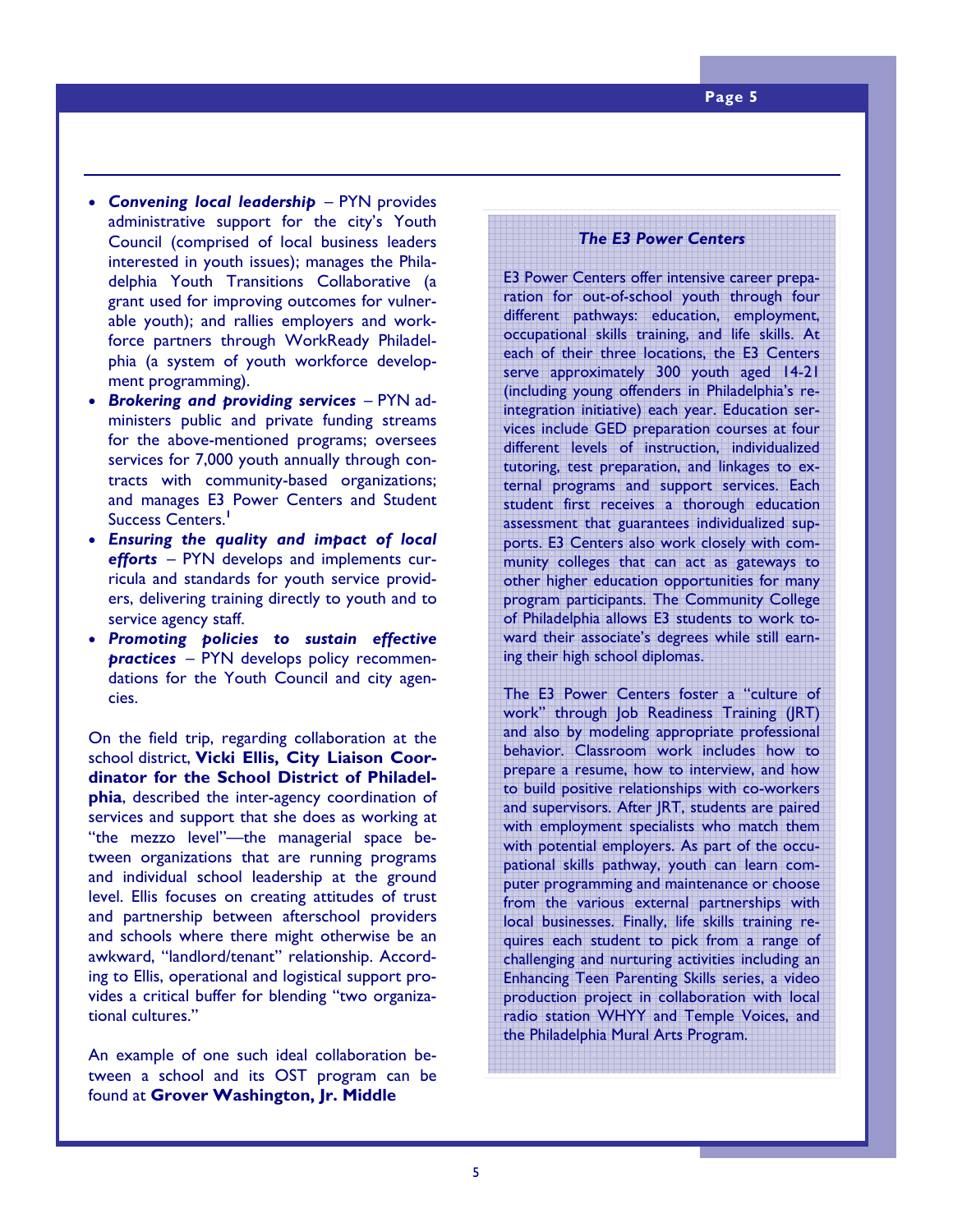**School**, which runs a Beacon program called the **CORA Beacon Center**. Field trip attendees visited this school and had a chance to hear from its principal, the Beacon's director, two students, and one of their parents at a panel discussion. Serving approximately 1,000 children and adults from a diverse student body and with a poverty level of 80 percent, CORA Beacon offers a variety of programs that supplement normal coursework and also provides a much-needed community outlet for many latch-key children.

Furthermore, the school district is spending an ample amount of time and resources collaborating with other organizations on the specific issue of disconnected youth such as dropouts and how OST programs can help this population. It is working closely with PYN to integrate the concerns of disconnected youth with broader high school reform activities including joint planning of smaller, alternative high schools (three accelerated schools for overaged/under-credentialed students were opened FY2005) and measures to guarantee that academic programs at juvenile placement facilities (including E3 Power Centers) are aligned with school district standards. As part of this collaboration, 32,000 Philadelphia youth have received academic credit for work completed while attending their summer and yearround programs, which were funded by Workforce Investment Act (WIA) and Temporary Assistance for Needy Families (TANF) monies. The district has also granted academic credit for external summer and year-round programming and is pushing for an expanded menu of alternative pathways for out-of-school and undercredentialed youth. According to Shubilla, a lot of credit must go to Philadelphia's present and past school district administrations for "owning the problem" of disconnected youth that PYN, advocacy groups, and other district leaders are now addressing, and for providing a range of programs beyond regular school hours for these youth.

The school district's steps to identify effective

dropout prevention programming included bestpractice research from PSS and other organizations, as well as focus group work by the Eastern Pennsylvania Organizing Project<sup>2</sup> to identify community-specific solutions. Examples of quality programming have also come from PYN's work, as well as from the Philadelphia Workforce Invest-

## *The Honickman Learning Center and Project H.O.M.E.*

As an OST initiative located in Philadelphia's North Central neighborhood, the Honickman Learning Center, in partnership with its creator, Project H.O.M.E., focuses on technology, literacy, and parental involvement in an effort to effectively support school-based learning. The Learning Center is a new 38,000 square foot facility located in a neighborhood where most of the children do not have computers or technology in their homes. A staff of 26 paid employees and about 80 volunteers, mostly college students, serve approximately 250 youth at a time in Grades K-12. It is expected that in the next year, more than 1,000 youth will be served.

The Learning Center's and Project H.O.M.E.'s emphasis on literacy is a primary strategy for attacking the root causes of homelessness and poverty. A literacy program is offered alongside a continuum of care that strives to integrate street outreach, supportive housing, health care, education, and employment services for its clientele. In order to prepare North Central Philadelphia youth for higher education and the workforce, instruction at the Learning Center blends together the disciplines of literacy, art, and technology. While children in Grades K-6 are taught the basics of using technology, youth in Grades 7-12 are taught how to *create* with technology, including web design, video production, digital photography, and desktop publishing.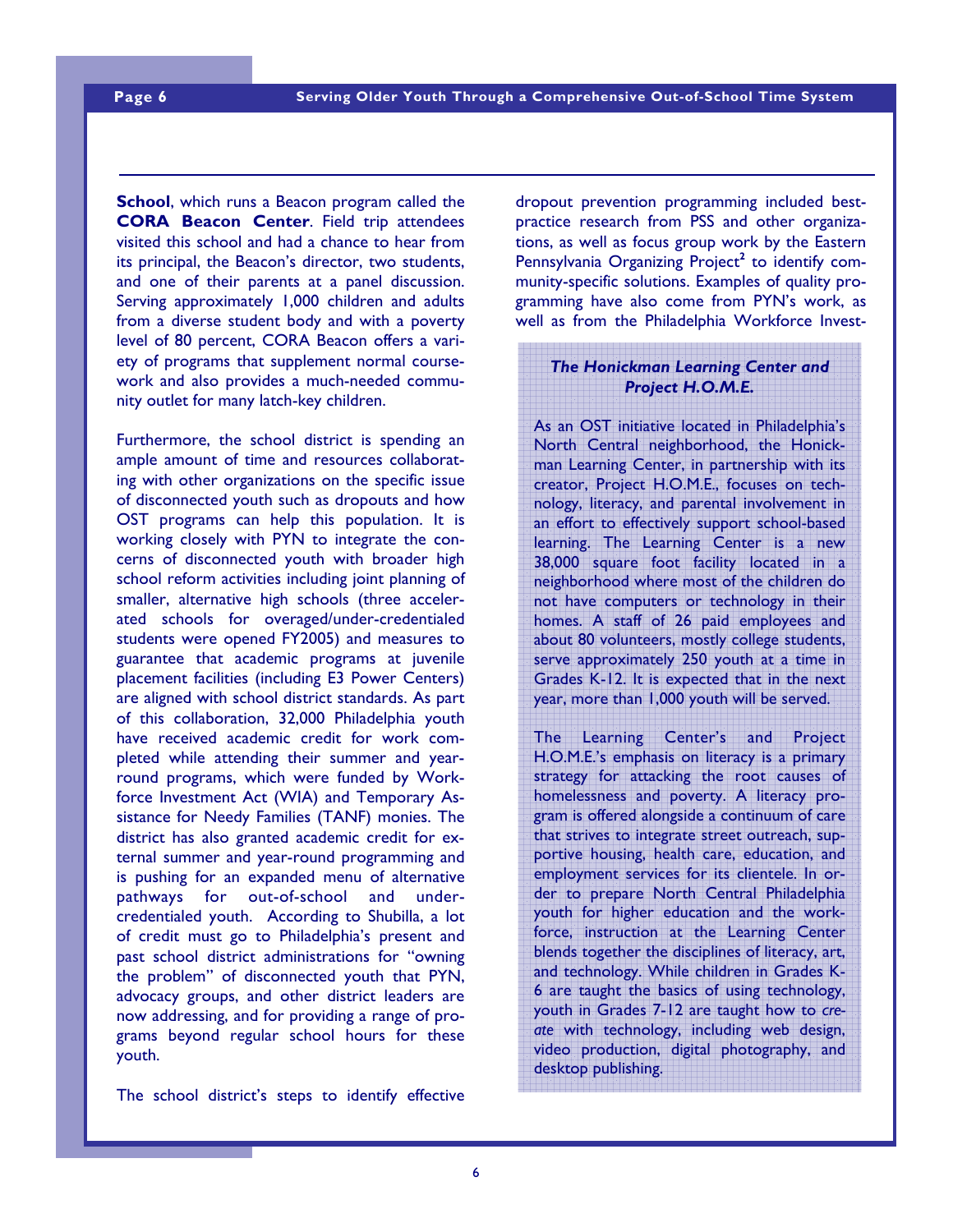ment Board and the Philadelphia Youth Council. In addition to the alternative schools Philadelphia runs, other options for youth include the Gateway to College<sup>3</sup> program, which will enable 400 students to earn college and high school credit during the 2006-2007 school year, the Educational Options Program (EOP), which serves students with more than eight credits in afterschool classroom and work-based environments, the Students Electing Acceleration Program for Grades 6-8, which includes counseling, smaller class sizes, extended school day and year, interventions, and highly qualified, content-certified teachers, and RETI-WRAP (Re-Entry Transition Initiative–Welcome Return Assessment Process), a program for youth who have been deemed delinquent by the juvenile justice system and are transitioning back to the district from courtordered placements.

**Cheryl Ransom-Garner, Commissioner of the Philadelphia Department of Human Services**, reiterated the importance of building synergy between organizations. To do this, she cited the various partnerships her agency has developed to help support youth:

• Cooperating with PYN in supporting the E3 Power Centers, increasing the number of youth internship opportunities, and establish-



ing a Transitional Living Program for youth aging out of foster care;

Collaborating with PSS in targeting resources toward "hot [crime] spots" within the city;

• Working with the school district, Family Court, and a network of community-based agencies to coordinate tutoring, literacy development, case management, and mentoring; and

• Cooperating with the Parenting Collaborative and the Philadelphia Health Management Corporation to provide parenting education.

Another effective example of cross-agency collaboration in Philadelphia is the **Youth Violence Reduction Partnership (YVRP)**. In the 1990s a variety of Philadelphia organizations and agencies teamed up to address the high number of youth murders in the city (involving both victims and perpetrators 24 years and younger), and in 1999, YVRP was born. The partnership was fashioned after lessons learned from the "Boston Miracle" in which clergy, school principals, and police and probation officers identified the youth most at risk of violent behavior and then implemented strict interventions in an effort to curb youth violence. YVRP uses probation officers and "streetworkers" as the primary agents for achieving a similar goal: ensuring that the youth most at risk of "killing or being killed" are "alive at 25." YVRP mostly functions during the afterschool and evening hours, when violent and risky behavior among youth is most prevalent. What is most remarkable about YVRP is how seamlessly it functions as a collaborative by teaming up with public agencies and nonprofit organizations such as the Adult Probation and Parole Department, the Philadelphia Juvenile Probation Department, the Philadelphia Anti-Drug Anti-Violence Network, the District Attorney's Office, and PSS, among others. Since it began in 1999 in the 24<sup>th</sup> Police District in North Philadelphia, YVRP has expanded into the  $25<sup>th</sup>$ ,  $12<sup>th</sup>$ ,  $19<sup>th</sup>$ , and  $22<sup>nd</sup>$  districts, is currently serving 800 youth, and continues to show positive results. The program's secret to success is known to be its focus on informationsharing between key players in the youth violence arena.

# *Creative Use and Sharing of Funding*

Because every city is different, understanding how a city specifically organizes and funds its youth systems and programs is helpful. Sorting out the myriad sources and streams of funding for Phila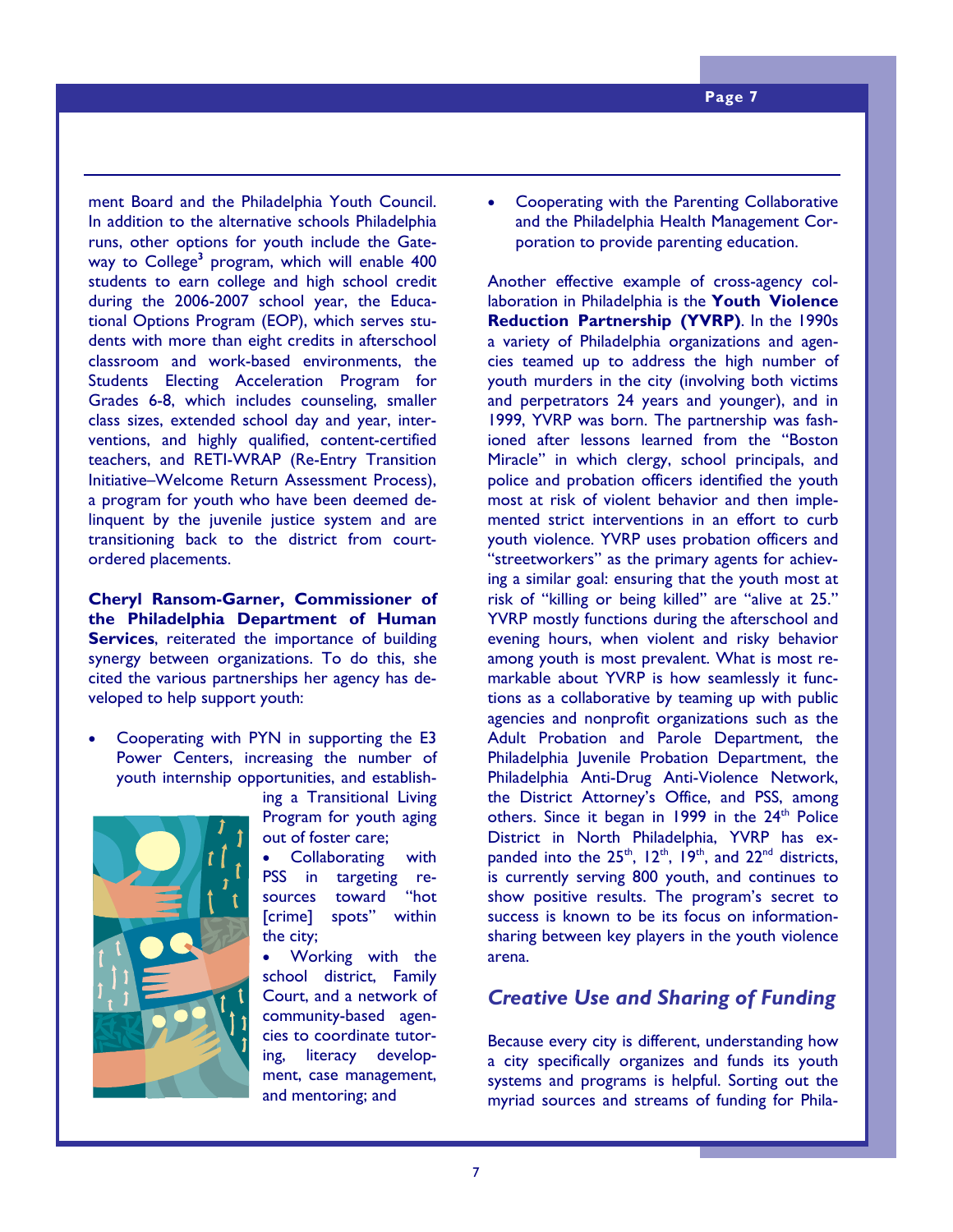delphia's rich array of OST providers takes con-An example of resource sharing between entities

certed effort, given the large number of governmental and private organizations and various sources of funding involved. Funding entities involved with the city's OST system include city, state, and federal governments (and include TANF and WIA funds, among many others), both local and national foundations (such as the William Penn and Bill & Melinda Gates Foundations,

respectively), the School District of Philadelphia, and various local businesses and national corporations (such as PECO Energy and Comcast, respectively).

**An important factor in the city's success is that its youth systems leaders "speak with one voice" rather than "compete for dollars."**  *—Loree Jones, Secretary of External Affairs, City of Philadelphia* 

In Philadelphia, despite or perhaps because of the tight youth programming budget, organizations and agencies emphasize collaboration whenever possible. **Loree Jones, Secretary of External Affairs for the City of Philadelphia**, says that an important factor in the city's success is that its leaders "speak with one voice" rather than "compete for dollars" for youth initiatives. For example, when leaders at both the federal and state levels heard from the mayor, the district attorney, local judges, and many other officials that based on outcome evaluations and data, the YVRP model was the city's best chance for helping youth involved in violent crime, they were convinced of its value and provided not only adequate funding support but additional funds for expansion.

programs, the question shifts from "who is going to pay for this," to "what is the best or most appropriate resource that can be leveraged to pay **Phace:** (200) 775-9731 **Fax: (202) 775-9733**  for this [program]." This is a great example of yet another way that Philadelphia puts politics aside in an effort to put the primary focus, and funding, *To order more copies of this publica-*on youth. Using data and documentation to demonstrate the value of youth programs has been a cornerstone of Philadelphia's success. Says Jones, if leaders can provide evidence of the success of their

ees, the City of Philadelphia also helps to fund Philadelphia's Beacon programs.

Cheryl Ransom-Garner of the Department of Human Services provided another example of resource sharing. Philadelphia officials agreed that the most likely source of funding to support a comprehensive OST system was the Child Welfare Department, which is, according to Ransom-Garner, "the largest funding stream [in the city], operating a \$600 million budget in addition to employing 1,800 professionals." Once the main funding source was identified, the city shifted its focus to deciding who would be the other key providers and funders. It quickly realized that the mental and behavioral health of youth were growing problems and that medical assistance funds from the Department of Behavioral Health could also

be used to support the afterschool initiative. The City of Philadelphia also brought the Department of Housing Development under this initiative, tapping Chafee Foster Care Independence Program funds and



#### **Serving Older Youth Through a Comprehensive Out-of-School Time System**

collaboration between the school district, the city government, PSS, and the State Department of Education to combine 21<sup>st</sup> Century Community Learning Center grant funds and TANF dollars to support afterschool programs in 24 schools. Initially, the state's  $21^{st}$  Century award to the school district was only going to be enough to fund 12

that Jones shared with field trip participants is the

schools, but through a proposal to combine TANF and other funds, the local partnership was able to fund all 24 targeted programs. In addition to supporting the  $21^{st}$  Century grant-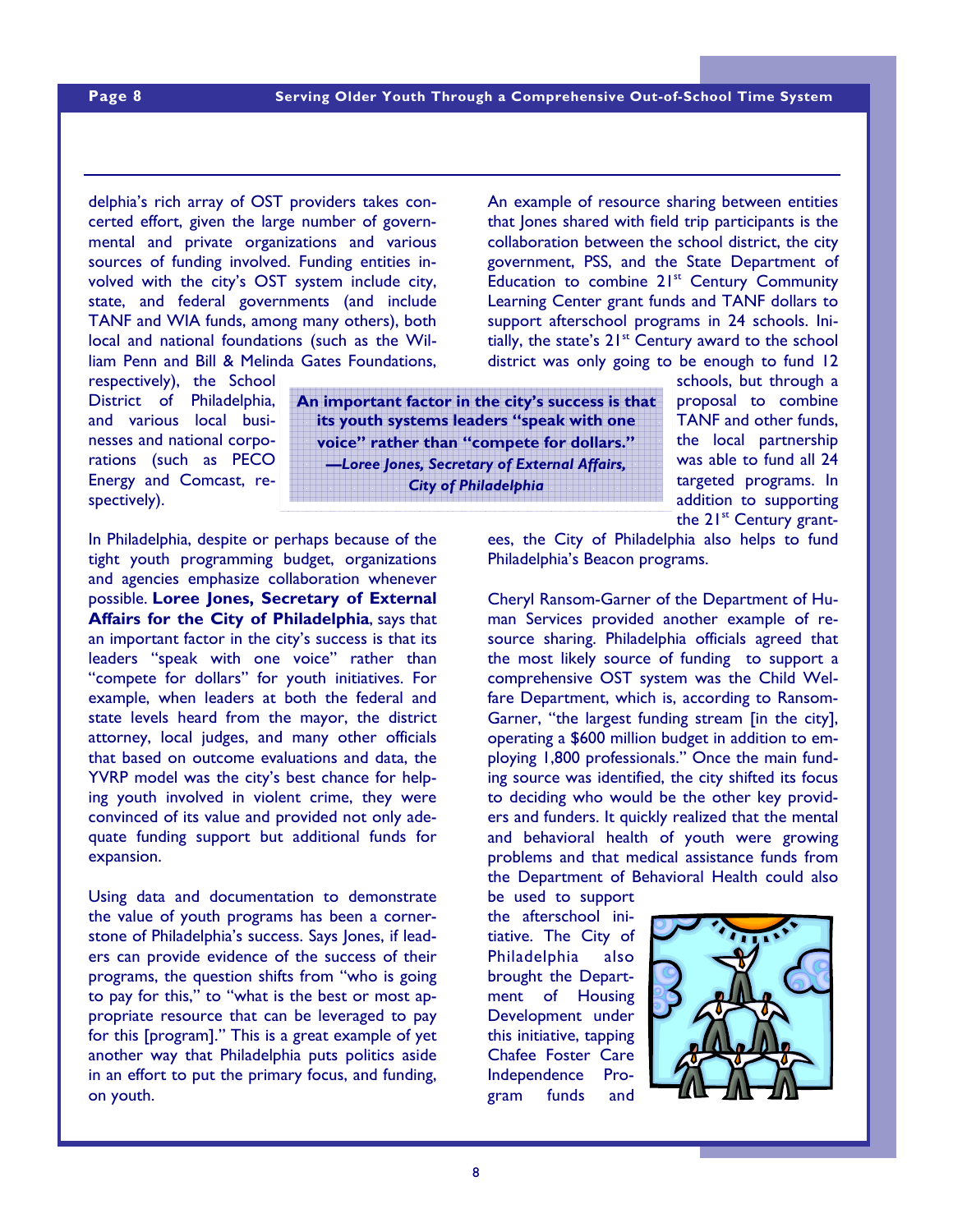other public funds for housing. During the beginning stages of the partnership, Ransom-Garner asserted that money should not overpower the collaborative decision-making process. This message helped facilitate the natural progression from a territorial battle for limited funds to a collaborative plan for a cohesive umbrella of overall child welfare, housing, and juvenile justice services. Speaking generally about DHS and all of its OST partners, Ransom-Garner further described how the perception of limited funds has shifted from a point of contention to an imperative for collaboration. She also noted how important it is for any initiative to invest in data collection, as demonstrable results are vital for the sustained funding of any program.

# *Data-Driven Methods and Firm Accountability Measures*

Obviously, getting various players to unite behind particular programs is very difficult without data and evidence to support the value of the intervention. Luckily, in Philadelphia, another critical feature of the city's success is its strong data collection. The city's emphasis on showing "how smart investments can most effectively address the problems young people face" has enabled it to establish its distinctive pattern of implementing "creative solutions." And by speaking with one voice and relying on data, city leaders have been able to pool and blend funds, thereby centralizing the services available.

the programs that are proven to aid in addressing and solving them. The city also believes strongly in the relationship between data and accountability to funders and that programs that are not proven should not be funded. Because of this **Email: aypf@aypf.org** strong belief, Philadelphia's systems and agencies *To order more copies of this publica-*There is an overall theme present in all of the city's efforts: that a city can only work efficiently if it has the evidence it needs to first be able to pinpoint problems and issues, and then support invest heavily in data collection and analysis in an

## *OICA's Career and Academic Development Institute (CADI)*

The Opportunities Industrialization Centers of America, Inc. (OICA) is an organization that serves poor, unemployed, and underemployed adults and youth in 30 states and the District of Columbia. Services include education, life skills development, job skills training, and employment readiness services. According to OICA, results of their youth development program include reduced pregnancy rates, reduced criminal and negative behavior, reduced drop-out rates, and increased college enrollments.

The Career and Academic Development Institute (CADI) is an exemplary accelerated (nontraditional) high school operated by OICA during non-traditional hours. It provides muchneeded transitional services to students who are overaged and lacking the necessary credits to graduate from a traditional high school. Principal Nathaniel Teagle says that the student body is drawn from all over the city and is one that needs extra services and constant motivation and support from a caseworker in order to succeed in education. Each student is assigned a case manager that "bridges the gap between counselor, friend, mentor, and disciplinarian." Caseworkers help with court hearings, living arrangements, job placement, and higher education opportunities. They are actively involved in the students' lives and even make home visits.

CADI uses the same curriculum utilized at public high schools, and students receive computerassisted instruction and an online subscription to internet lessons. The school is run year-round with two summer sessions. Upon completion of the program at CADI, each student receives a diploma from the last high school he or she attended. CADI has seen great success thus far, and there are currently over one hundred students on the waiting list for future years.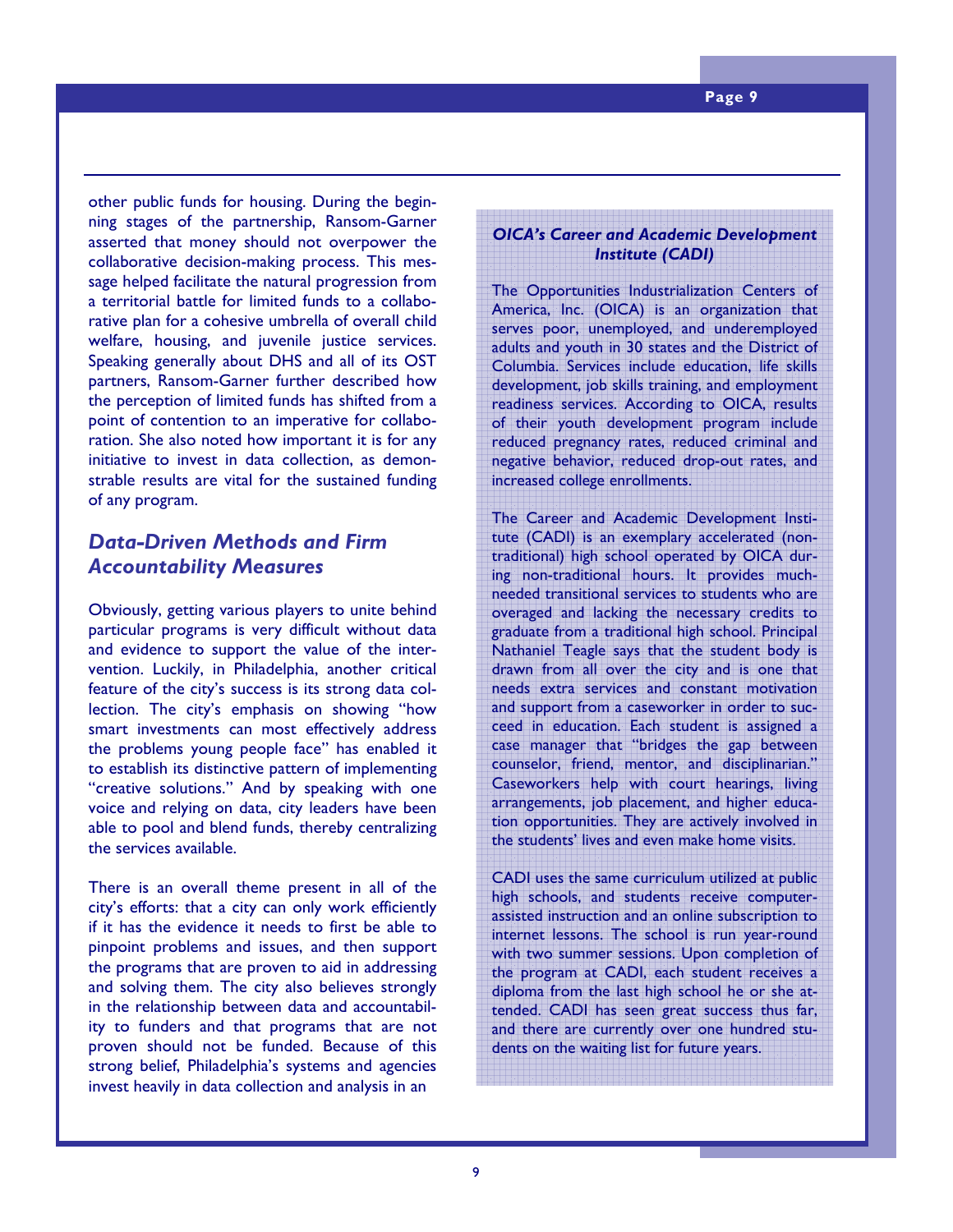effort to remain accountable to the public, to funders, and to other invested entities.

Mayor Street and First Lady Post both strongly believe in the use of data to drive public systems, and this belief has been the foundation of the OST system. According to Post, the gathering, analysis, and dissemination of data on youth by PSS for its annual *Report Card* has helped to build support of OST programs from local elected officials who can easily see the impact of those programs. The *Report Card* collects data on youth demographics and outcomes using healthylifestyle indicators, which provides a method for Philadelphia to track trends in child well-being from pre-natal through high school graduation city-wide. This report is disseminated to public and elected officials, government agencies, youthserving organizations, the media, and the general public so they may view the overall condition of Philadelphia's children and youth at a fixed point in time. This report is supplemented by the individualized *Community Report Cards*, which report specifically on 11 neighborhoods in the city. *The Community Report Cards* measure indicators such as immunization rates, family stability, teen birth rates, rates of youth homicide, and graduation rates. It also reports on numbers of OST programs and other positive resources in the area. "With knowledge there is power," asserts Post. She and Mayor Street support this geographical "mapping" of neighborhood statistics as a tool to help the City of Philadelphia determine where OST programs could be most beneficially placed for the youth who reside there—so that locations for OST programs are decided based on need, not politics.

to obtain information on whether or not the programs in which the city government is investing ر<br>Way truly offective <sup>4</sup> are truly effective. "You need to know if the students are indeed attending the programs, and if their overall school attendance rates are higher [because of it]," she said. Showing the effective-*To order more copies of this publica-*ness of programming through polling and data Post also spoke to the importance of using data

collection, she noted, provides much needed political capital and can also encourage investment from some "*un*usual suspects" the business sector.



#### A great example of

how the OST system in Philadelphia utilizes data systems is PSS's collaboration with the Division of Social Services to create **DSS Cares**. DSS Cares was created based on the understanding that the multiple needs of a single family are often intertwined with one another and require the support of several different systems. As a solution to this issue, PSS has invested in a method of combining the records of multiple social service agencies in the city with those of the school district and police department. With this effort, PSS aims to avoid duplication of efforts while improving outcomes for children and youth by encouraging more informed decision-making and service planning.

Consistent with Post's comments, PSS's Shenberger said that the fundamental principle behind all of PSS's noted efforts is a commitment to the cycle of "evidence-based practices, implemented in such a way that allows for evaluation and proof for further funding." This data-based approach has been a key piece of PSS's efforts since the beginning, as it was integral to the city-wide polling that resulted in the overall Children's Investment Strategy.

# *Conclusion*

In conclusion, these lessons from Philadelphia provide a dynamic outline for creating and sustaining a comprehensive, collaborative system for serving youth during OST. Key strategies that Philadelphia employs include involving high-level leadership in planning and decision-making, coordinating services across agencies while strategically engaging intermediaries, using funding creatively and shar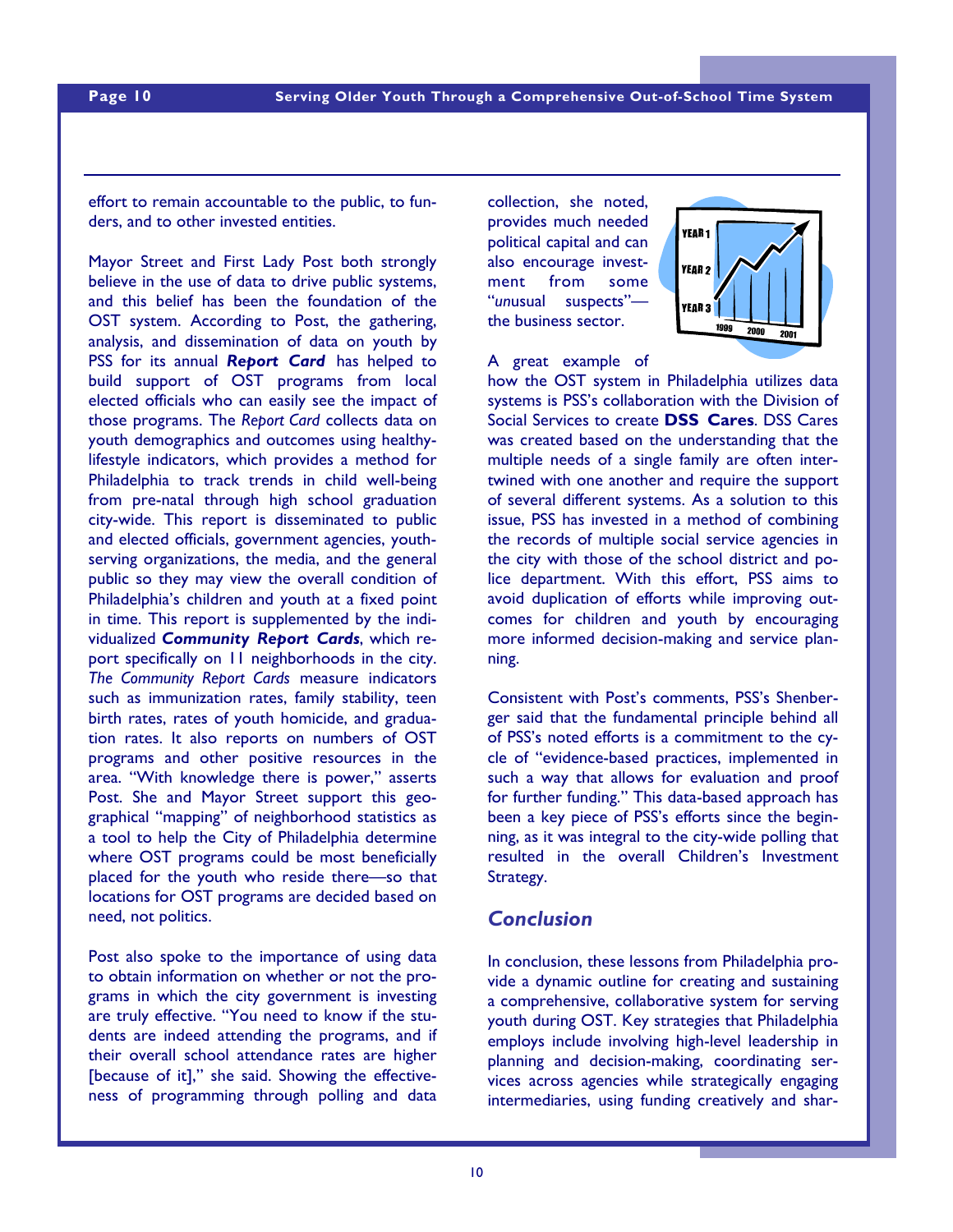ing resources when necessary, and collecting and using data for accountability purposes.

Through interactions with Mayor John Street, First Lady Naomi Post Street, and the School District of Philadelphia's President and CEO Paul Vallas, and in addition to various program directors, education administrators, city department heads, and other leaders in Philadelphia, AYPF field trip participants were able to obtain a firsthand look at these strategies and share them with their respective organizations and agencies.

> **"Federal policy will determine the extent to which we can sustain these [afterschool] programs."**  *—Naomi Post Street*

*To order more copies of this publication, please email aypf@aypf.org.* 

#### *Endnotes*

<sup>1</sup> Student Success Centers are "one-stop shops" in the district's high schools that provide resources on college preparation, career exploration, and social support. The main goal of the centers is to show students that with proper guidance, they can achieve a successful postsecondary plan.

**2** The Eastern Pennsylvania Organizing Project is a democratic faith-based organization that works for positive change in Philadelphia. Priorities include safer streets, improved city services, greater education opportunities for young people and adults, region-wide dialogue, immigrant-friendly services, and public and private reinvestment in the city's neighborhoods.

<sup>3</sup> The Gateway to College program serves at-risk youth, 16 to 20 years old, who have dropped out of school and gives youth the opportunity to earn a high school diploma while achieving college success.

#### **About This Report**

atterd by attendees. This field trip to Philadelphia was taken May 23-24, 2006. Washington, DC field trip participants **1836 The Place of Place** came from the following organizations: US Department of Education, National League of Cities, Center for Summer Learning (at JHU), Council for Opportunity in Education, Department of Youth Rehabilitation Services, National Youth Employment Coalition, Street Law, Inc., Diploma Plus Program, US Conference of Mayors, Congressional Research Service, Alliance for Children and Families, National Governor's Association, US Department of Labor, and Workforce Tools of the Trade. This report is an analysis of the best practices that have been noted by both AYPF and field trip participants to be utilized by the city of Philadelphia regarding their OST system. Program profiles listed are of programs that were vis-

*To request copies of this report, please email aypf@aypf.org.*